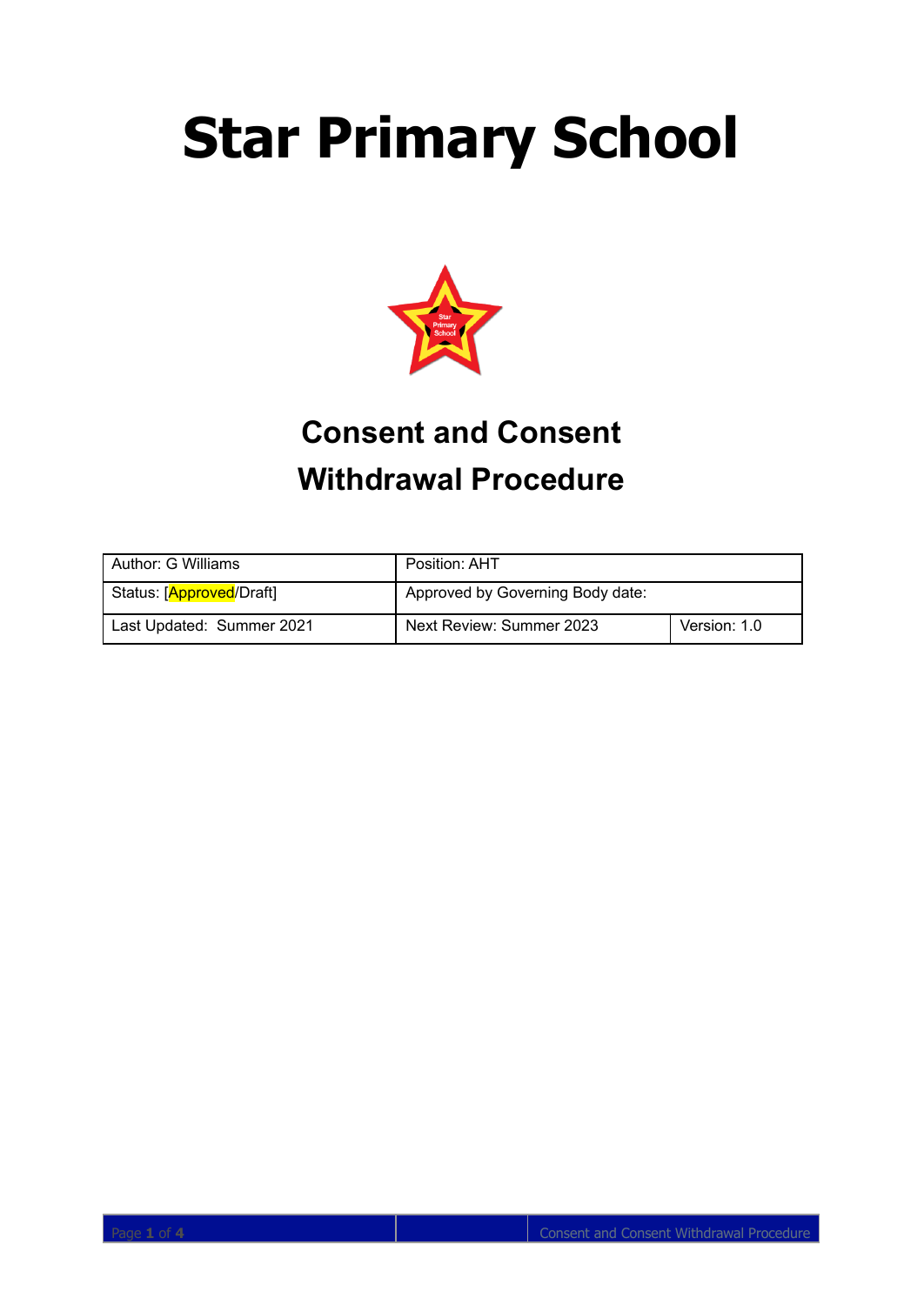#### **1 Overview**

All personal data under the UK General Data Protection Regulation ( UK GDPR) must be lawfully processed. Consent is a legal basis which can be used to ensure that personal data is lawfully processed. However, the use of consent is onerous and wherever possible an alternative legal basis should be sought. The School may be required to seek consent from Data Subjects which include staff, parents/guardians and pupils.

Consent provides individuals with real choice and control over use of personal data. Genuine consent puts individuals in charge, builds customer trust and engagement, and enhances reputation.

The UK GDPR provides five other ways of processing data that may be more appropriate than consent particularly in the education sector. It is unlikely that consent will be used for curricular activities as sufficient statutory powers exist which provide a more suitable legal basis.

Data subjects have the specific right to withdraw consent. The school are required to inform data subjects about their right to withdraw, and offer them easy ways to withdraw consent at any time.

If at any time an individual wishes to withdraw consent they should contact the school at: [consent@star.newham.sch.uk](mailto:consent@star.newham.sch.uk)

#### **2 Responsibilities**

Star Primary School (as a data controller) is responsible for requesting, recording and managing consent which includes processing withdrawal of consent from data subjects.

#### **3 Consent Procedure**

Star Primary School shall be able to demonstrate that the data subject has given explicit consent to the processing of his or her personal data.

Wherever consent is requested, clear, plain language that is easy to understand will be used. Data subjects will be required to positively opt in (pre ticked 'opt out' boxes will not be used).

#### **3.1 Requesting Consent**

Consent must be freely given and the data subject must have a genuine choice as to whether or not they wish to provide their personal data. For example a staff noticeboard with photographs is not essential for the running of the school and therefore consent is likely to be required.

Data subjects will be provided with appropriate privacy notices.

When relying on general consent, the School ensures that the data subjects understand what they are consenting to. The School will not exploit any imbalance in power in the relationship between the School and the data subjects.

Extra-Curricular activities which require the use of personal data (such as school photographs, after school Clubs) are likely to require written consent as there is unlikely to be another legal basis which applies.

The UK GDPR does not prescribe the age at which a pupil is considered to be a child with the exception of online services which are 13 years of age. Star Primary School shall be able to demonstrate that, where the data subject has given explicit consent to the processing of his or her personal data for online services, and the processing relates to a pupil under 13 years old, additional consent has been received by the person who is the holder of parental responsibility over the pupil.

Star Primary School shall be able to demonstrate that reasonable efforts have been made to establish the authenticity of the parental responsibility.

### **3.2 Recording Consent**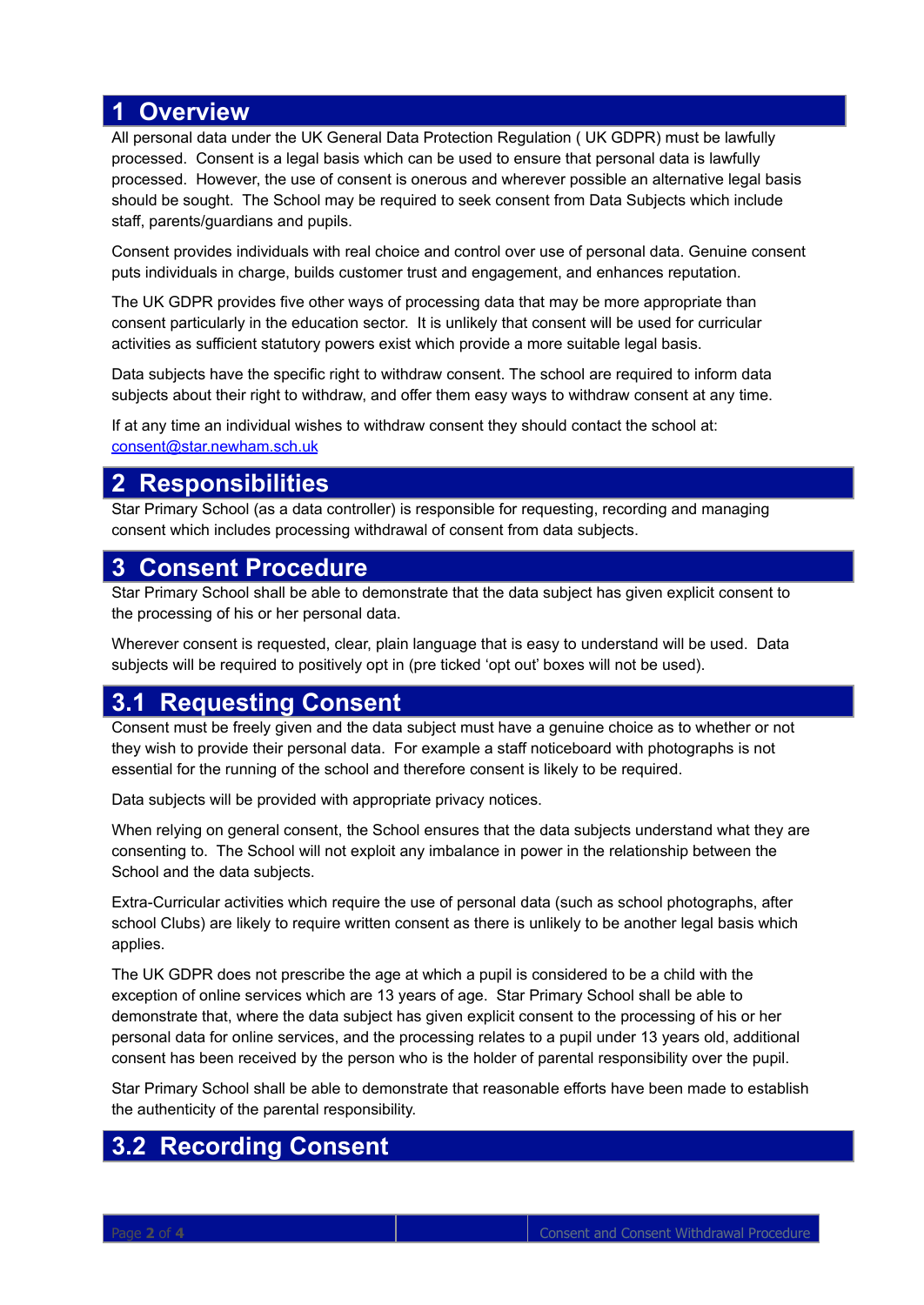As the data controller, Star Primary School will be responsible for keeping records of how and when consent was obtained. Records of consent and privacy notices which were provided should be retained for the duration of the processing activity. See Appendix 1 for an example pupil consent form.

#### **3.3 Managing Consent**

As the data controller, Star Primary School will regularly review records of consent to ensure that they remain relevant and up-to-date. If the consent held by the school is no longer relevant, re consent will be sought at the appropriate time.

## **3.4 Withdrawal of Consent**

As the data controller, Star Primary School will ensure that individuals are able to withdraw their consent at any time and ensure that requests are promptly processed. See Appendix 2 for a Consent Withdrawal Form. Data subjects who choose to withdraw consent will not be penalised in any way.

#### **4.0 Compliance**

All staff are expected to comply with the School's policies to the highest standards. If any School employee is found to have breached this policy, they may be subject to the School disciplinary procedure. If a criminal offence is considered to have been committed, further action may be taken to assist in the prosecution of the offender(s).